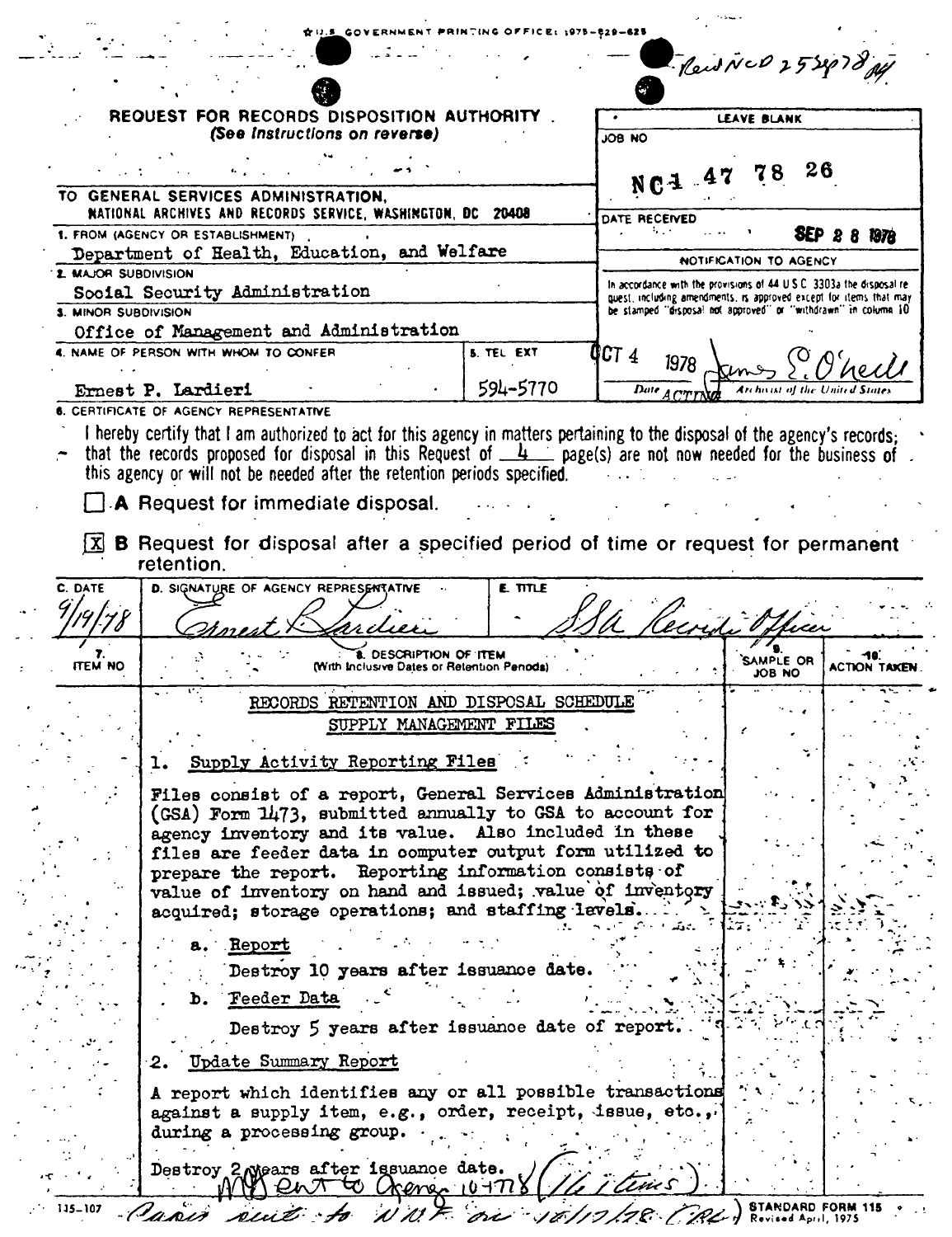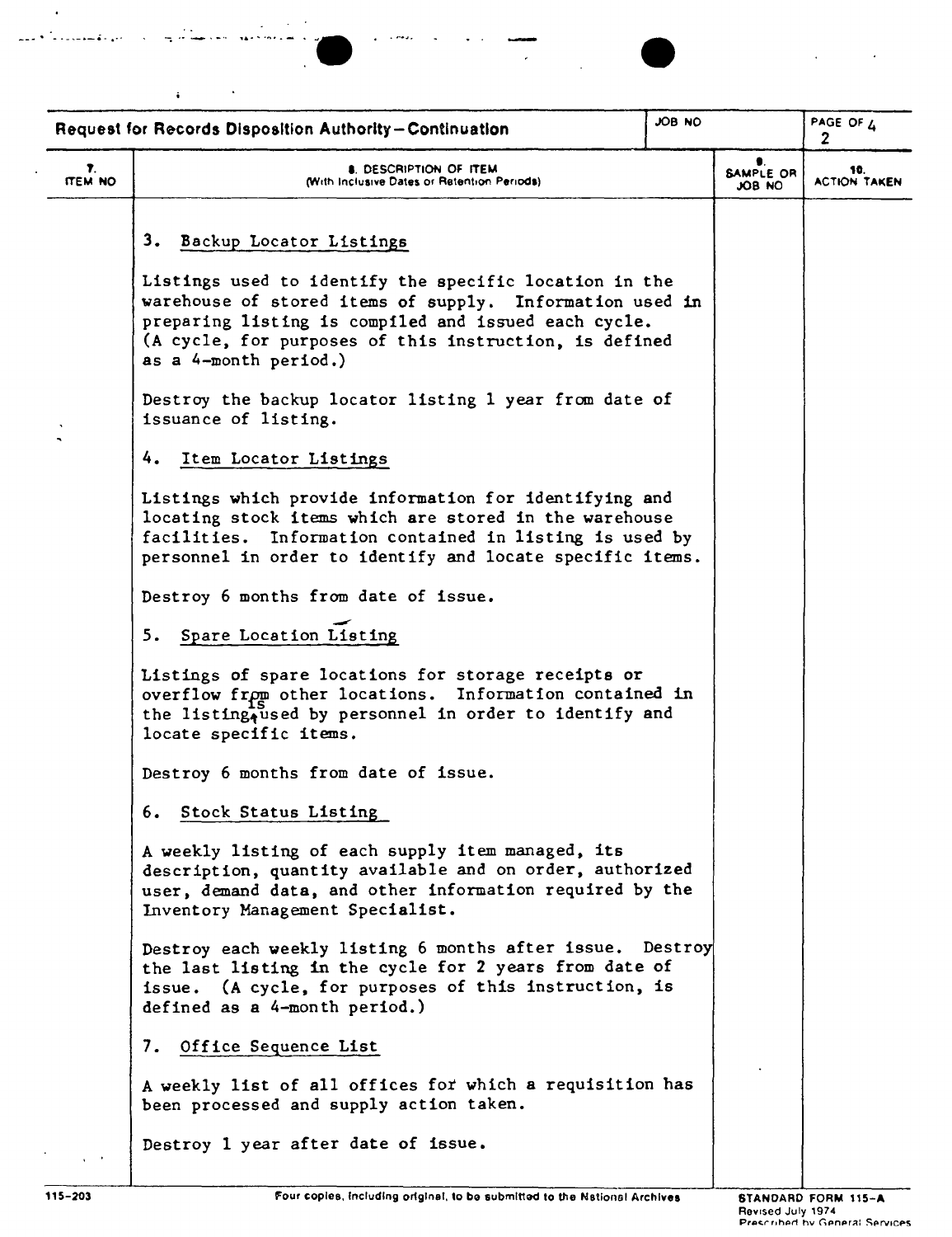

\_. ... !. • '" ~ ......\_.\_.\_ ...--\_.- \_\_...~ ~ .• - ,0 • .--- .".

 $\mathbb{R}^2$ 



**SAMPLE OR** JOB NO PAGE OF 4 Request for Records Disposition Authority - Continuation **r. 10. • 10. 10. 10. 10. 10.** *With Inclusive Dates or Retention Periods* **JOB NO ACTION TAKEN** 8. Bureau Status Listing Monthly status listings which are tailored to indicate only the items for which a particular bureau has ordering responsibility. Destroy upon receipt of updated listing. 9. Master Office Record (MOR) Monthly printout of all shipping addresses of the SSA offices which the Supply Management Branch services. Offices are in order by office code number. Destroy monthly listing after 30 days from date of **issuance. Destroy cyclical listings 2 years after i** issuance date. 10. Catalog Listing Listings identifying supply items and data necessary for the compilation or updating of the Supply Catalog. Lists are produced monthly and issued cumulatively every 4 months. Destroy monthly listing 30 days after receipt of updated listing. Destroy the last listing in the cycle for 2 years from date of issue. 11. Frequency of Call Listing Cyclic listing of all supply items listed in descending order by the number of requests processed for the item during the period. Destroy 1 year after date of issuance. 12. Customer Requisition Acknowledgment Weekly listing sent to each customer which indicates all machine processable items requisitioned. Shows the supply action taken on each individual item requested. Destroy 6 months after date of issue. 13. Forms Revision Alert Notice A document generated to notify the persons responsible for a form that the on-hand stock for a particular item

115-203 Four copies, including original, to be submitted to the National Archives STANDARD FORM 115-A